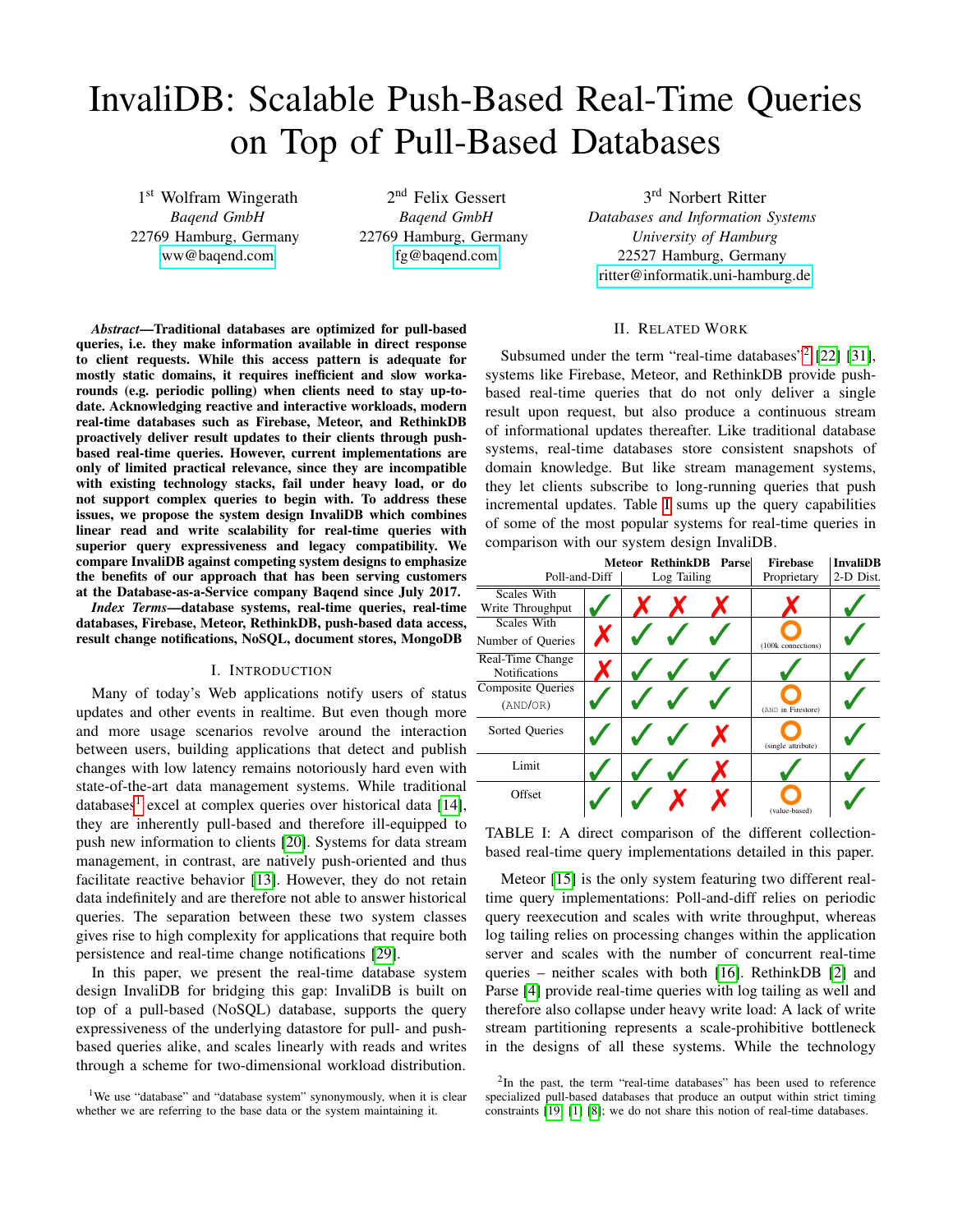stacks behind Firebase [\[3\]](#page-3-13) and Firestore [\[7\]](#page-3-14) are not disclosed, hard scalability limits for write throughput and parallel client connections are documented [\[9\]](#page-3-15) [\[11\]](#page-3-16). Further, it is apparent that both services mitigate scalability issues by simply denying complex queries to begin with: In the original Firebase model, composite queries are impossible and sorted queries are only allowed with single-attribute ordering keys [\[25\]](#page-3-17). Even the more advanced Firestore queries lack support for disjunction of filter expressions (OR) and only provide limited options for filter conjunction (AND) [\[10\]](#page-3-18). All systems in the comparison apart from Firebase offer composite filter conditions for realtime queries, but differ in their support for ordered results: Meteor supports sorted real-time queries with limit and offset, RethinkDB supports limit (but no offset) [\[17\]](#page-3-19), and Parse does not support ordered real-time queries at all [\[23\]](#page-3-20).

We are not aware of any system that carries pull-based query features to the push-based paradigm without severe compromises: Developers always have to weigh a lack of expressiveness against the presence of hard scalability bottlenecks. Through the system design InvaliDB, we show that expressive real-time queries and scalability can go hand-in-hand.

# III. INVALIDB: SCALABLE REAL-TIME QUERIES FOR TRADITIONAL DATABASES

<span id="page-1-0"></span>InvaliDB is a real-time database design that provides pushbased access to data through collection-based real-time queries. Its name is derived from one of its usages: Within the Quaestor architecture [\[12\]](#page-3-21) for consistent caching of query results, InvaliDB is used to invalidate cached database queries once they become stale, i.e. it detects result alterations and purges the corresponding result caches in a timely manner.

Similar to some current systems (e.g. Meteor and Parse), InvaliDB relies on a pull-based database system for data storage. End users do not directly interact with the database, but instead with application servers that execute queries and write operations on the users' behalf. As an important distinction to state-of-the-art real-time databases, however, InvaliDB separates the query matching process from all other system components: The real-time component (InvaliDB cluster) is deployed as a separate system, isolated from the application servers, and it can only be reached through an asynchronous message broker (event layer). To enable real-time queries, an application server only runs a lightweight process (InvaliDB client) which relays messages between the end users, the database, and the InvaliDB cluster. The expensive task of matching active real-time queries against ongoing writes, on the other hand, is offloaded to the InvaliDB cluster. By thus decoupling real-time query workload from the main application logic, even overburdening the real-time component cannot take down the OLTP system: As the InvaliDB cluster becomes unresponsive, only requests sent against the event layer remain unanswered, but pull-based queries continue to work.

In order to subscribe to a real-time query, a Web or mobile application sends a subscription request to one of potentially many application servers. The application server then executes the query against the database to produce the initial result, i.e.

the data objects currently matching the query. This result and a representation of the query itself are asynchronously handed to the InvaliDB cluster which then activates the query. From then on, the InvaliDB cluster maintains an up-to-date representation of the query result. Similar to a real-time query subscription, a request for real-time query *cancellation* is asynchronously passed to the InvaliDB cluster, so that the given query can be deactivated and does not consume further resources. To make zombie queries expire eventually, subscriptions are further registered with a time to live (TTL) that is extended by every live subscriber through a periodic *TTL extension* request. For every write which is executed at the database, the *after-images* (i.e. fully specified representations) of the written entities are handed to the InvaliDB cluster. Every after-image is then matched against all active real-time queries to detect changes to currently maintained results. As a response to a real-time query subscription, the InvaliDB cluster sends out a stream of change notifications each of which represents a transition of the corresponding query result from one state to another. Every notification carries the information required to implement the corresponding result change, e.g. an after-image of the written entity and a *match type* that encodes the exact kind of result change: add (new result member), change (result member was updated), changeIndex (sorted queries only: result member was updated and changed its position in the query result), remove (item left the result). The first notification message for any real-time query contains the initial result; this message is generated on query subscription. All subsequent notifications contain incremental result updates: Whenever a write operation changes any currently active real-time query, the InvaliDB cluster sends a notification to the subscribed application servers which, in turn, forward the notification to the subscribed clients. Since communication over the event layer is asynchronous, InvaliDB may receive after-images delayed or skewed (compared with the order in which the corresponding write operations arrive at the database). While a query result maintained by InvaliDB may thus diverge temporarily from database state, it will synchronize once InvaliDB has applied the same write operations as the database. InvaliDB thus follows eventual consistency [\[6\]](#page-3-22).

# *A. Two-Dimensional Workload Distribution*

To enable higher input rates than a single machine could handle, the InvaliDB cluster partitions both the query subscriptions and incoming writes evenly across a cluster of machines: By assigning each node in the cluster to exactly one query partition and exactly one write partition, any given node is only responsible for a subset of all queries and only a fraction of all written data items.

Figure [1](#page-2-0) depicts an InvaliDB cluster with three query partitions (vertical blocks) and three write partitions (horizontal blocks). When a subscription request is received by one of the query ingestion nodes  $(1)$ , it is forwarded to every matching node in the corresponding query partition; while the query itself is broadcasted to all partition members, the items in the initial result are delivered according to their respective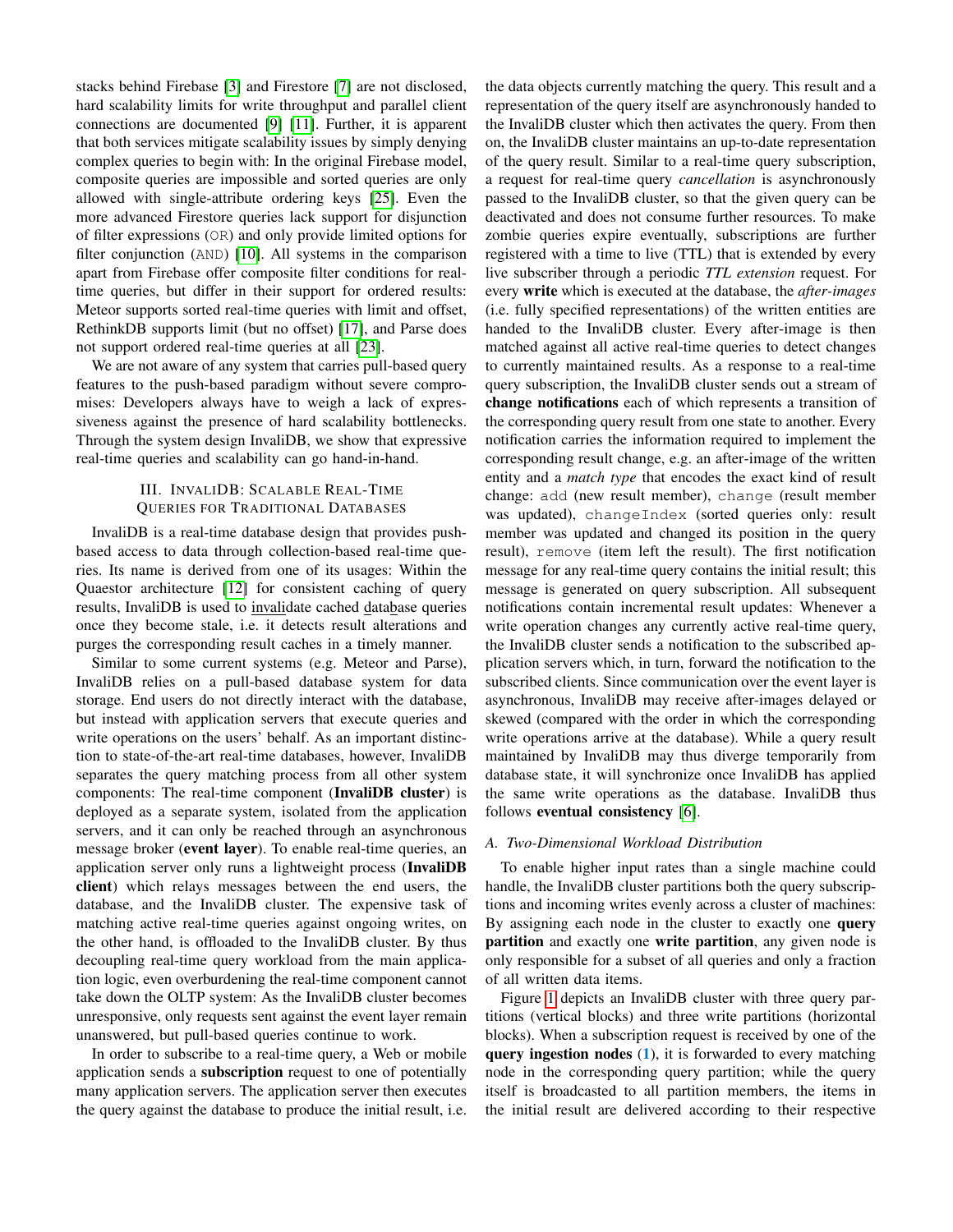<span id="page-2-0"></span>

Fig. 1: InvaliDB partitions both queries and writes, so that any given matching node is only responsible for matching few queries against some of the incoming writes.

write partitions (i.e. every node receives only a partition of the result). Likewise, any incoming after-image received by one of the write ingestion nodes  $(2)$  is delivered to all nodes in the corresponding write partition as well. To detect result changes, every matching node matches any incoming afterimage against all of its queries and compares the current against the former matching status of the related entity. In the example, a change notification is generated by the matching node (3) that is responsible for the intersection of query partition 2 and write partition 2. Since every matching node only holds a subset of all active queries and only maintains a partition of the corresponding results, processing or storage limitations of an individual node do not constrain overall system performance: By adding query partitions  $(+_{qp})$  or write partitions  $(+_{\rm wp})$ , the number of sustainable active queries and overall system write throughput can be increased, respectively. In similar fashion, the sustainable rate of data intake can be increased by adding nodes for query and write stream ingestion; these nodes are stateless (and therefore easy to scale out) as they merely receive data items from the event layer, compute their respective partitions by hashing static attributes, and forward the items to the corresponding matching nodes.

To make workload distribution as even as possible, InvaliDB performs hash-partitioning for inbound writes and queries. For after-images, the hash value is computed from the *primary key*, because it is the only attribute that is transmitted on insert, update, and delete. For queries, the corresponding hash value is computed from the query attributes when a subscription request is received, so that distinct subscriptions to a particular query are always assigned the same hash value and are thus routed to the same partition, even when received by different application servers. Since only the subscription request contains the query attributes, though, the hash value cannot be computed for requests other than the initial subscription. To make sure that TTL extensions and cancellations can be routed correctly, an application server remembers every hash value for the entire lifetime of a subscription and attaches it to every subsequent request relating to the same subscription.

To avoid losing result changes to race conditions between the initial query result and incoming write operations, InvaliDB employs temporary write stream retention: Every matching node stores received after-images and matches them against a new query on subscription. However, since every matching node has only bounded space, long-lasting network partitions can render this scheme infeasible. In practice, retention time therefore needs to be chosen according to actually observed delays. For reference, the production deployment at Baqend retains writes for few seconds, since our InvaliDB prototype exhibits consistent notification latencies in the realm of double-digit milliseconds with subsecond peaks (see [\[26,](#page-3-23) Ch. 5]). Since communication is purely asynchronous, write stream retention is crucial for staleness avoidance as write operations that might have been missed can always be replayed safely: Since InvaliDB relies on data to be versioned, write operations are simply ignored whenever a more recent insert, update, or delete for the same item has already been received.

#### *B. Advanced Queries With Processing Stages*

By partitioning queries and writes orthogonally to one another, the task of evaluating query predicates is evenly distributed across all nodes in the cluster. While this scheme avoids hotspots, however, it also prevents capturing the context between items in a result: As every matching node holds only result partitions, result changes can only be registered on a per-record basis. In more detail, changes relating to the sorting order (match type changeIndex) cannot be detected and queries that aggregate values from different entities (e.g. to compute an average) or queries that join data collections cannot be handled, either. In order to make InvaliDB suitable for these kinds of real-time queries without impairing overall scalability, the process of generating change notifications for sorted queries, joins, and aggregations is performed in loosely coupled processing stages that can be scaled independently (cf. staged event-driven architecture (SEDA) [\[24\]](#page-3-24)). While the InvaliDB implementation at Baqend supports sorted queries with limit and offset, real-time joins and aggregations are still ongoing work. We refer to [\[26,](#page-3-23) Ch. 3] for details.

### IV. PROTOTYPE & INDUSTRY APPLICATIONS

<span id="page-2-1"></span>Since July 2017, an implementation of the system design described in this paper has been used in production at the company Baqend. Our InvaliDB prototype is built with the distributed stream processor Storm [\[21\]](#page-3-25) (workload distribution) and the in-memory store Redis [\[5\]](#page-3-26) (event layer) to provide